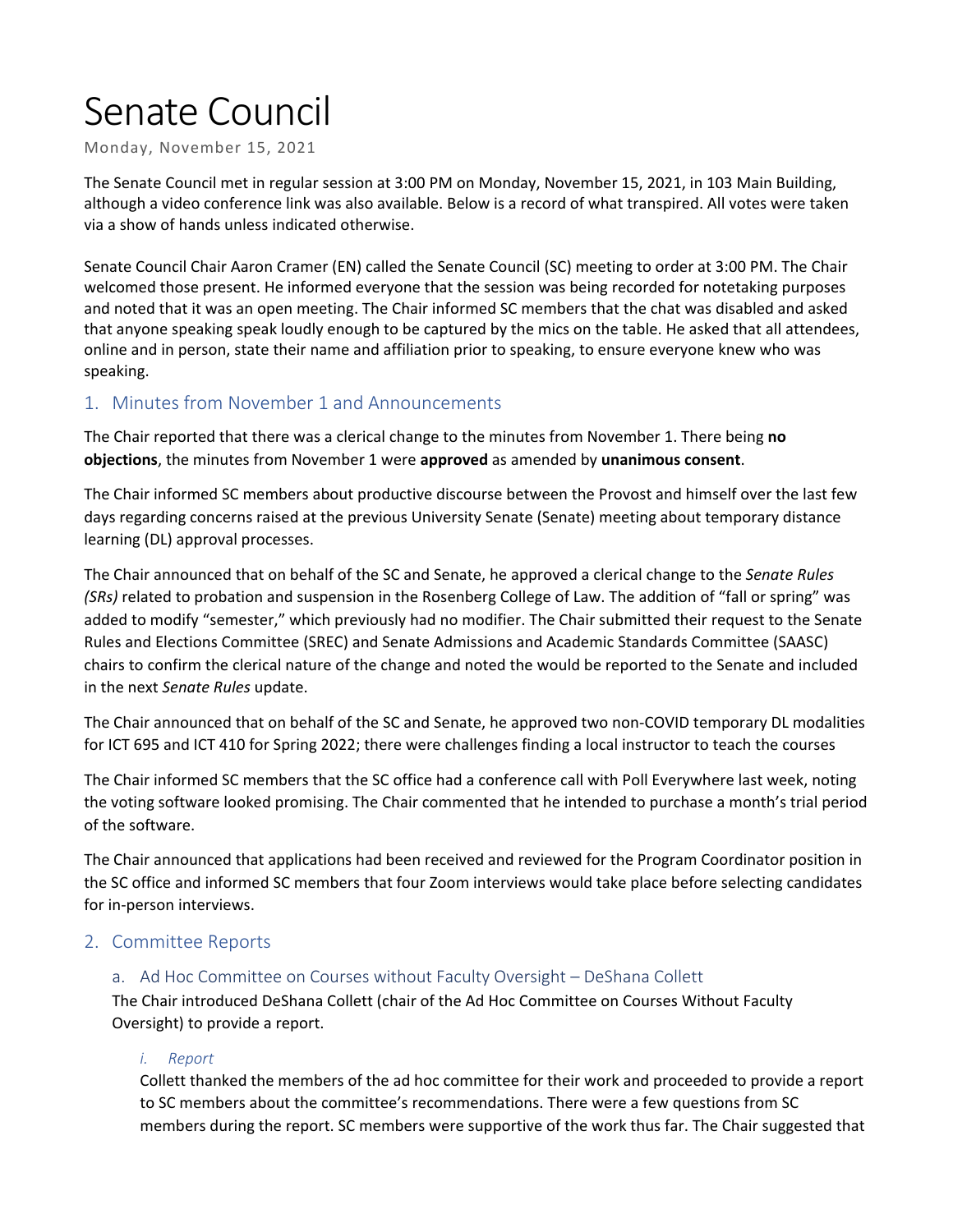the Committee continue its work and return to SC when the Committee had identified specific administrative positions to serve as "dean" for the various courses and drafted proposed changes to the *SRs;* there were no objections from SC members. Collett indicated she would involve the Senate's Rules and Elections Committee (SREC) to recommend appropriate rule changes.

b. Senate's Academic Organization and Structure Committee (SAOSC) - Herman Farrell, SAOSC Member

The Chair introduced Herman Farrell (member of the SAOSC) to explain the proposed suspensions and closures on the SAOSC chair's behalf, who could not be present today. The Chair asked if SC members wanted to consider the proposals in a single motion. Grossman **moved** to consider the proposals in a single motion. Vincent **seconded**. There were **no objections**.

Farrell explained the proposed suspensions and closures to SC members.

- *i. Proposed Suspension and Closure of EdD Education and Counseling Psychology - Educational Psychology (Curriculog)*
- *ii. Proposed Suspension and Closure of Graduate Certificate in Middle and Secondary School Reading (Curriculog)*
- *iii. Proposed Suspension and Closure of Graduate Certificate in Next Generation Teaching and Learning (Curriculog)*

The Chair asked if there were any questions and there were none. The **motion** on the floor was a recommendation that the SC approve the proposed suspensions and closures presented by the SAOSC. Because the motion came from committee, no **second** was required. A **vote** was taken, and the motion **passed** with none opposed and none abstained.

# 3. Nominees for Search Committee for Dean of the Graduate School and Associate Provost for Graduate and Professional Education

The Chair asked SC members for nominees for the Search Committee for Dean of the Graduate School and Associate Provost for Graduate and Professional Education. The Chair noted that two representatives were needed. SC members discussed potential nominees and provided names to the Chair, noting that the chair of the Senate's Research and Graduate Education Committee (SRGEC) should be named as one of the two nominees. The Chair noted he would transmit the names to the Provost's office.

# 4. Responsible Conduct of Research and Scholarly Activity (RCR) – Vice President for Research Lisa Cassis

The Chair introduced Lisa Cassis (vice president for research), Linda Dwoskin (senior associate vice president for research – special projects), and Kathy Grzech (proposal development office executive director) to present three items to SC members. The Chair informed SC members that both Cassis and Dwoskin were scheduled to attend the next Senate meeting. The Chair noted that the SC's particular guidance would be appreciated in determining whether or not all three items be presented to the Senate.

Cassis thanked SC members for their time. Cassis provided a presentation about RCR to SC members. SC members asked a variety of questions and commented on the presentation.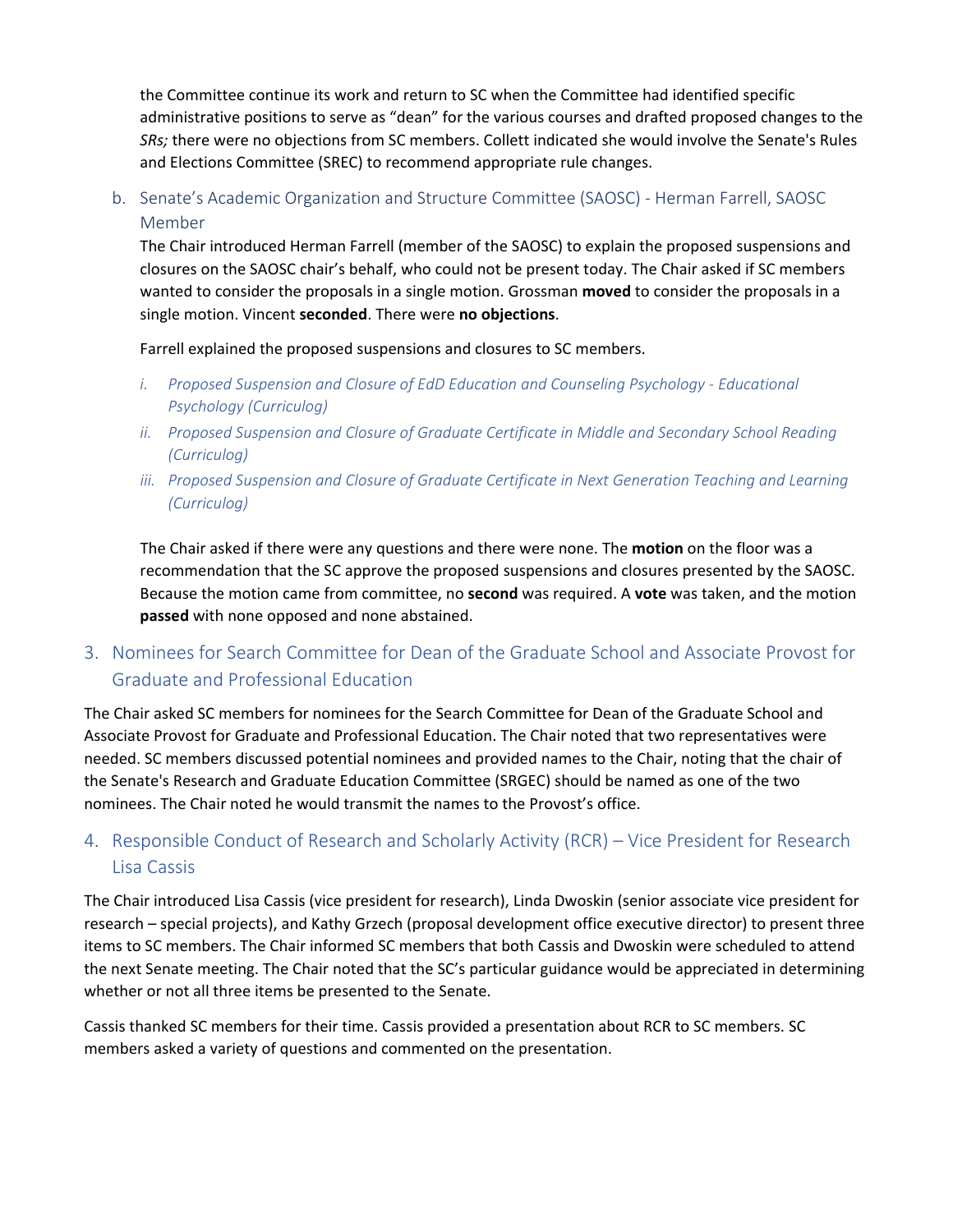## 5. Data Management – Vice President for Research Lisa Cassis

Cassis explained the need for a data management workgroup and described recommendations for a UK Research Data Management (UK RDM) Task force. SC members were supportive of the recommendation that a UK RDM Task force should consist of faculty and staff from diverse colleges, positions, and points of view.

6. Development of Research Leadership Academy - Vice President for Research Lisa Cassis, Senior Associate Vice President for Research (Special Projects) Linda Dwoskin, and Proposal Development Office Executive Director Kathy Grzech

Dwoskin presented a detailed report to SC members about the development of the UK Research Leadership Academy. SC members were supportive of the development. Duncan commented that this was an exciting and valuable initiative.

The Chair requested the SC's guidance for how to allocate time during the Senate meeting for the presentations from the Office of the Vice President for Research. Grossman suggested that the PowerPoint presentation slides be included in an email to Senate members prior to the meeting. Cassis noted that feedback about faculty engagement preferences for information from their office would be beneficial. The Chair expressed his appreciation for the Office of the Vice President for Research.

# 7. Senate Meeting Roundtable (Time Permitting)

SC members participated in a Senate meeting roundtable. The following items include sentiments expressed by SC members about the previous Senate meeting:

- The meeting went well without use of the "chat" function in Zoom
- There was further discussion to be had on issues related to course modalities
- The Chair managed the meeting well and kept order
- Removing the chat function allowed for more in-person conversation via Zoom
- Questions posed to the Provost by Senate members were good
- Conversation among Senate members was productive
- The possibility of a senator moving to limit responses to two minutes when there is a lot of discussion

## 8. Items from the Floor (Time Permitting)

The Chair welcomed items from the floor.

Oltmann mentioned a recent issue involving mask requirement exemptions and the College of Fine Arts, requesting that the issue be addressed by the Provost. Hawse commented that there should be uniformity across the University in changing mask policies. Duncan noted the need for a better understanding of the policies.

The meeting adjourned at 5:03 PM with no objections.

Respectfully submitted by Aaron Cramer, Senate Council Chair

SC members present: Blonder, Cantrell, Collett, Cramer, DeCorte, Duncan, Grossman, Hawse, Oltmann, Swanson, VanGilder, Vincent

Invited guests present: Sheila Brothers, Lisa Cassis, Linda Dwoskin, Herman Farrell, Kathy Grzech, Kristen Perry, Ken Tyler